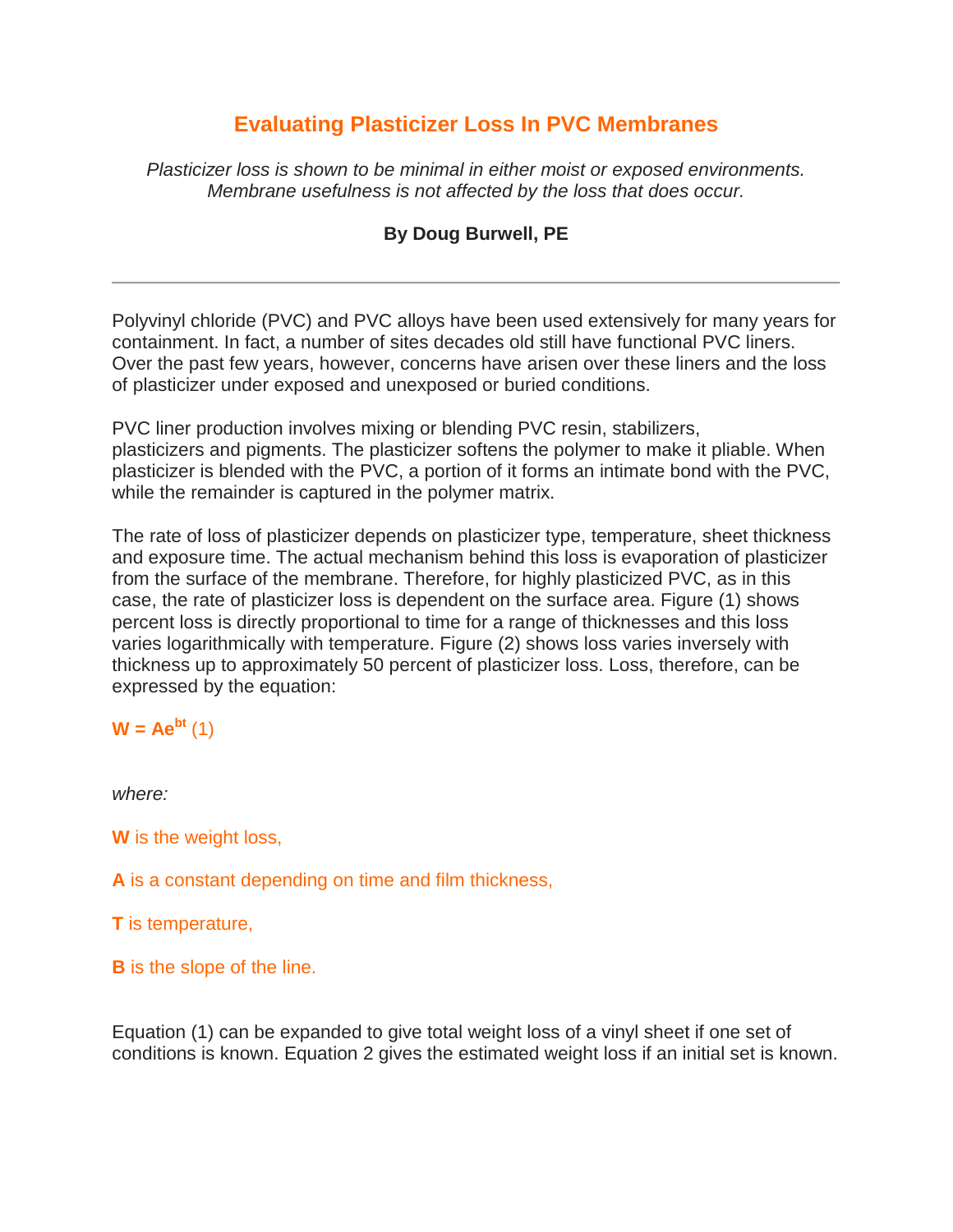| $W_2 = W_1$ * | $T_2d_1$ |                   |
|---------------|----------|-------------------|
|               | $T_1d_2$ | $K T_2 - T_1 (2)$ |

**where W, T, D,** and **T** are weight loss, exposure time, sheet thickness and temperature (°C), respectively.

If the maximum weight loss before detrimental physical effects occur is set arbitrarily at 10 percent, which is 25 percent to 33 percent of total plasticizer loss, and it is recognized most PVC geomembranes specify a maximum volatile loss between 0.9 percent and 0.3 percent according to ASTM 1203A (70°C, 24 hours), a maximum exposure time can be developed.

For example consider the worst case of 0.9 percent loss in 24 hours at  $70^{\circ}$ C, W1 = 0.009, t1 = 24 hours,  $T1 = 70^{\circ}$ C, and  $d1 = d2$ . If W2 is set at 0.100 or 10 percent loss, and T2 is set at a maximum temperature of 30°C, substituting these values into Equation 2 yields the following result:

$$
0.100 = 0.009 * \begin{array}{|c|c|} \hline T_2 & & \\ 24 & & \\ \hline \end{array} \begin{array}{|c|c|} \hline 1.10^{(30-70)} & & \\ \hline \end{array} \qquad (3)
$$

Solving for t2 gives 12069 hours or 502 days. For the minimum of 0.3 percent maximum volatility, 1 0 percent weight loss does not occur until 1508 days. If a temperature of 20°C is used, the time to 10 percent weight loss increases to 3.5 years at 0.9 percent volatility and increases to 10.7 years at 0.3 percent volatility.

This method of calculating the maximum exposure time of a membrane is extremely conservative for two reasons. The first reason is the use of maximum volatility, since much of what is lost is the lubricant used for processing. Also, the more volatile part of the plasticizer will flash off at this time. Secondly, this equation assumes a temperature of 30°C is maintained constantly, where in fact it is maintained only for a short time during mid-day. The conservative values generated from this equation have been confirmed at Florida test sites where samples of PVC exposed to average maximums of more than 33°C in August still retained most of their plasticizer after six years.

Even if these conservative values are accepted as fact, it is highly unlikely a problem would develop in the field due to plasticizer loss before the membrane is installed. It would take more than a year at 30°C temperatures to lose 10 percent of the plasticizer weight.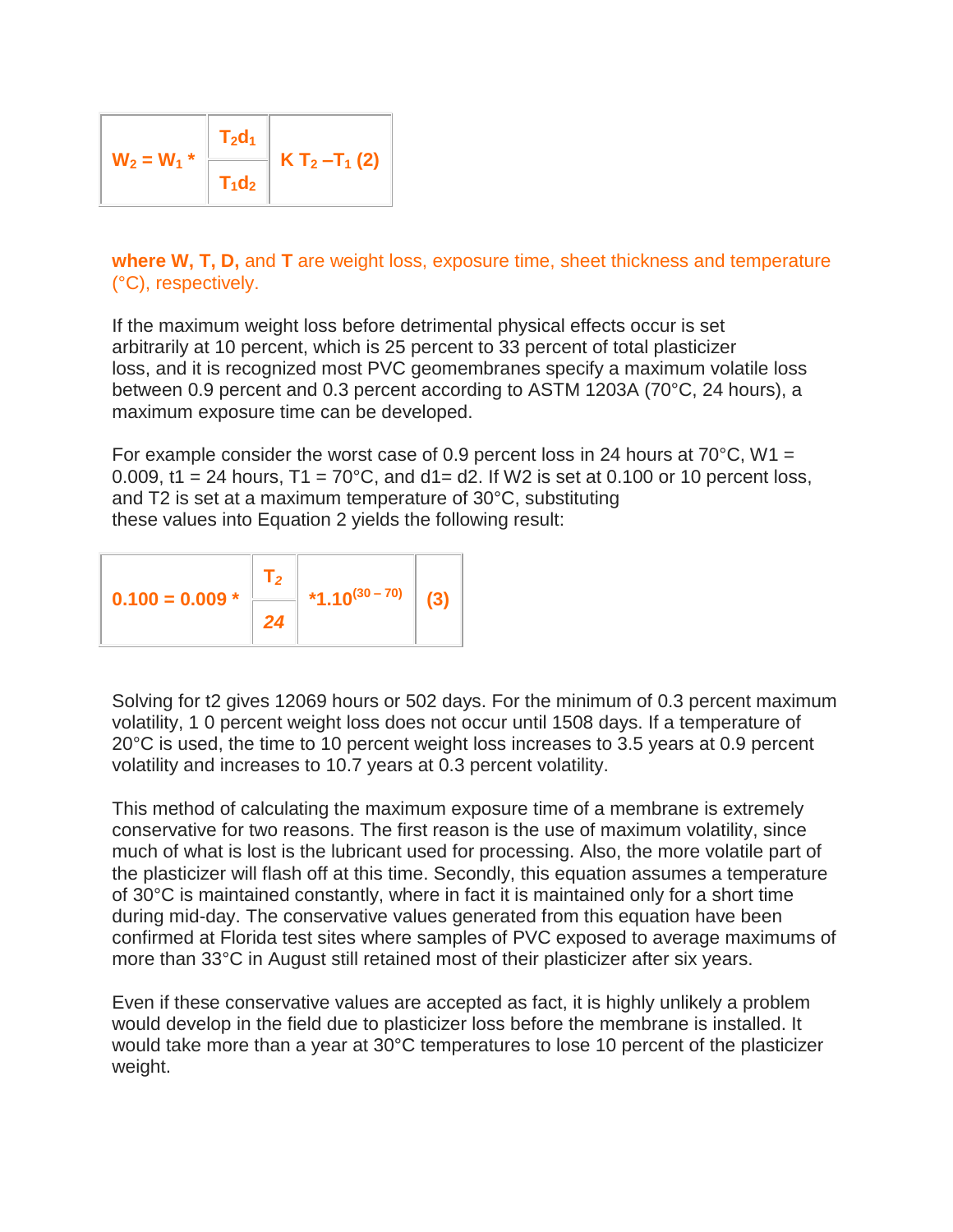### *It is unlikely a problem would develop in the field due to plasticizer loss before the membrane is installed.*

Once the membrane is buried, a different set of conditions exists. First, the temperature is much lower and there is not a free amount of air present, which makes loss of plasticizer due to volatility negligible. On the other hand, moisture is present, which will cause some leaching of plasticizer.

Plasticizer is not soluble in water, therefore the mechanism is not simply extraction. The water diffuses into the vinyl matrix and combines with the plasticizer, and a waterplasticizer blend exudes. Plasticizers vary markedly in their sensitivity to water absorption, and ones that are not susceptible to this phenomenon should be selected. In most cases, the water extraction (ASTM D3083A) is around (-0.2) percent, which indicates some water has diffused into the PVC but little exudation has occurred.

Two-year water immersion tests on PVC membranes have been conducted by the National Sanitation Foundation (NSF) at both 23°C and 50°C. Percent weight change in all cases is less than 3 percent.

When tested at 23°C, maximum weight change is less than 2 percent. Modulus at 100 percent elongation at 23°C and 50°C and elongation at break (ASTM D412 die C) show no great loss of physical properties resulting from immersion in water, even at elevated temperatures. See Table 1, If there were a substantial loss of plasticizer, the change in physical properties would be larger than is seen here. Therefore, it can be concluded plasticizer loss due to water leaching is insignificant for PVC membranes.

#### *Doug Burwell, PE is a chemical engineer with Canadian General Tower (CGT) in Cambridge, Ontario. The company is a member of the PVC geomembrane Institute.*

| <b>TABLE 1</b><br><b>PLASTICIZED PVC IMMERSED IN 100% WATER</b> |                             |     |                                           |     |                                       |     |                                          |     |                                          |
|-----------------------------------------------------------------|-----------------------------|-----|-------------------------------------------|-----|---------------------------------------|-----|------------------------------------------|-----|------------------------------------------|
| Days<br>Immersed                                                | Percent<br>Weight<br>Change |     | Percent<br>Retention<br>SMOD <sub>M</sub> |     | Percent<br>Retention<br><b>SMOD T</b> |     | Percent<br>Retention<br>EAB <sub>M</sub> |     | Percent<br>Retention<br>EAB <sub>T</sub> |
| <b>WATER 100% 50°C</b>                                          |                             |     |                                           |     |                                       |     |                                          |     |                                          |
|                                                                 | 0.8                         | 92  |                                           | 95  |                                       | 92  |                                          | 97  |                                          |
|                                                                 | 1.2                         | 84  |                                           | 87  |                                       | 120 |                                          | 117 |                                          |
| 14                                                              | 1.7                         | 108 |                                           | 108 |                                       | 101 |                                          | 90  |                                          |

*Reprinted from POLLUTION ENGINEERING © February 1991 by CAHNERS PUBLISHING COMPANY*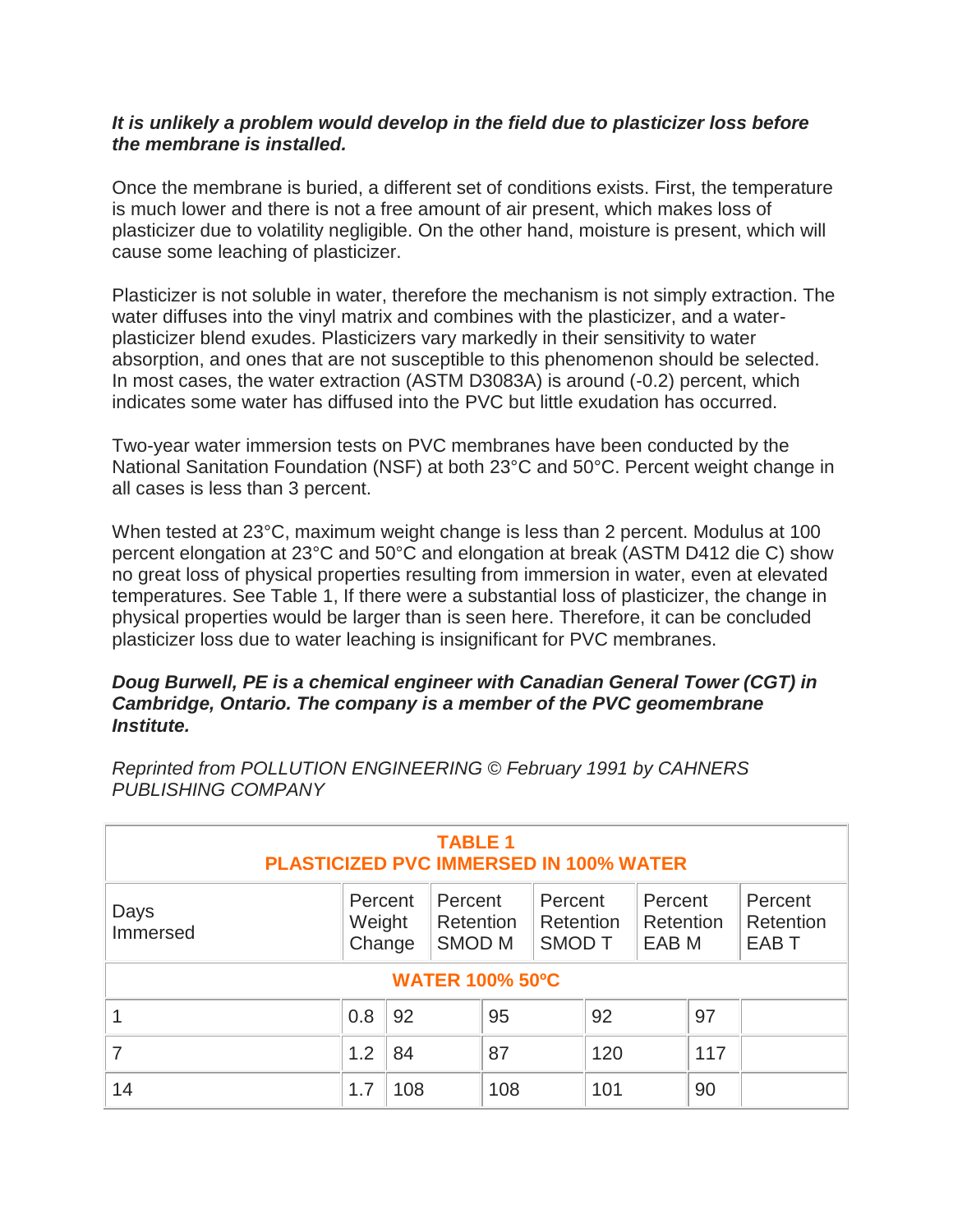| 28                     | 1.7     | 87      | 94      | 99      | 105     |  |  |
|------------------------|---------|---------|---------|---------|---------|--|--|
| 28                     | 2.1     | $\star$ | $\star$ | $\star$ | $\star$ |  |  |
| 56                     | 1.4     | 97      | 98      | 94      | 100     |  |  |
| 133                    | 2.3     | $\star$ | $\star$ | $\star$ | $\star$ |  |  |
| 254                    | 2.7     | $\star$ | $\star$ | $\star$ | $\star$ |  |  |
| 370                    | 2.5     | $\star$ | $\star$ | $\star$ | $\star$ |  |  |
| 503                    | 2.6     | $\star$ | $\star$ | $\star$ | $\star$ |  |  |
| 622                    | 2.6     | $\star$ | $\star$ | $\star$ | $\star$ |  |  |
| 735                    | 2.5     | 98      | $\star$ | 112     | $\star$ |  |  |
| <b>WATER 100% 23°C</b> |         |         |         |         |         |  |  |
| $\mathbf{1}$           | 0.1     | 94      | 96      | 105     | 101     |  |  |
| 1                      | 0.3     | 95      | 96      | 107     | 113     |  |  |
| $\mathbf{1}$           | $\star$ | 93      | 99      | 111     | 104     |  |  |
| $\overline{7}$         | 0.4     | 85      | 84      | 108     | 114     |  |  |
| $\overline{7}$         | 0.6     | 84      | 88      | 104     | 111     |  |  |
| $\overline{7}$         | 0.5     | 85      | 85      | 100     | 115     |  |  |
| 14                     | 0.8     | 94      | 103     | 89      | 100     |  |  |
| 14                     | 0.8     | 90      | 91      | 100     | 106     |  |  |
| 14                     | 0.9     | 89      | 92      | 102     | 107     |  |  |
| 28                     | 0.7     | 93      | 95      | 105     | 110     |  |  |
| 28                     | $1.0$   | $\star$ | $\star$ | $\star$ | $\star$ |  |  |
| 28                     | 0.9     | 93      | 85      | 103     | 116     |  |  |
| 28                     | 0.8     | 93      | 87      | 118     | 121     |  |  |
| 56                     | 1.1     | 109     | 112     | 87      | 91      |  |  |
| 56                     | 0.9     | 100     | 102     | 94      | 93      |  |  |
| 56                     | 0.8     | 96      | 99      | 102     | 92      |  |  |
| 132                    | 1.5     | $\star$ | $\star$ | $\star$ | $\star$ |  |  |